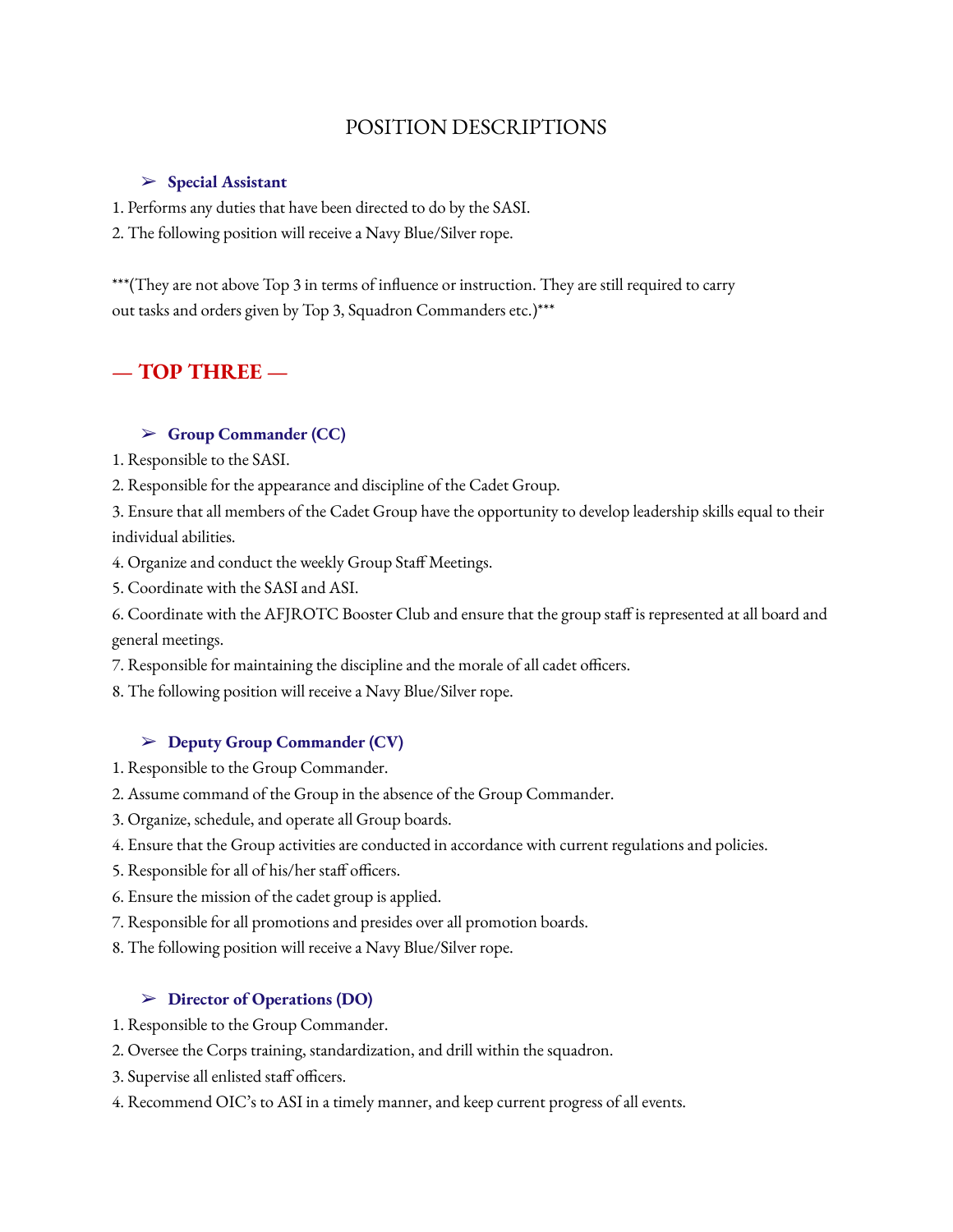5. Upload and update events on the corps web site.

6. Take minutes of each weekly staff meeting, and post them the following Monday in the Squadron classroom.

7. The following position will receive a Navy Blue/Silver rope.

## ➢ **Mission Support**

1. Responsible to Top 3.

2. In charge of creating weekly checklists for all positions

3. Keeps corps on track for yearly goals

4. In charge of organizing Senior Trip and Senior PT and other events.

5. Keeps teams on track for competition and scouts new competition venues.

6. Organizing projects/leadership workshops (e.g. position fair).

7. The following position will receive a Blue/Black rope.

## ➢ **Squadron Commander**

1. Responsible to Top 3.

2. Oversees his or her assigned Flight or Team commanders.

3. Take daily attendance and record any missing uniform wear in the transgressing cadet's personnel file.

Document cadets who don't participate in PT.

4. Ensure that the ROTC classroom is clean and orderly each day before dismissal.

5. Act as a liaison between Flights or Teams and Command Staff.

6. The following position will receive a Blue/Black rope.

# ➢ **Command Chief**

1. Responsible to Top 3.

2. Act as a liaison between 1st Squad and 2nd Squad and ensure that the morality and discipline within the Cadet Corps is enforced.

3. Act as a liaison between Officers and Enlisted Personnel as well as provide input to solve any problems that occur.

4. Provide a dedicated point for all readiness, health, morale, welfare, and quality-of-life issues within his or her organization.

5. Ensure that the SNCO Boards are impartial and have equal representation for First and Second Squad

6. The following position will receive a Black/White rope.

## ➢ **Flight Commander**

1. Responsible for their particular Squadron Commander.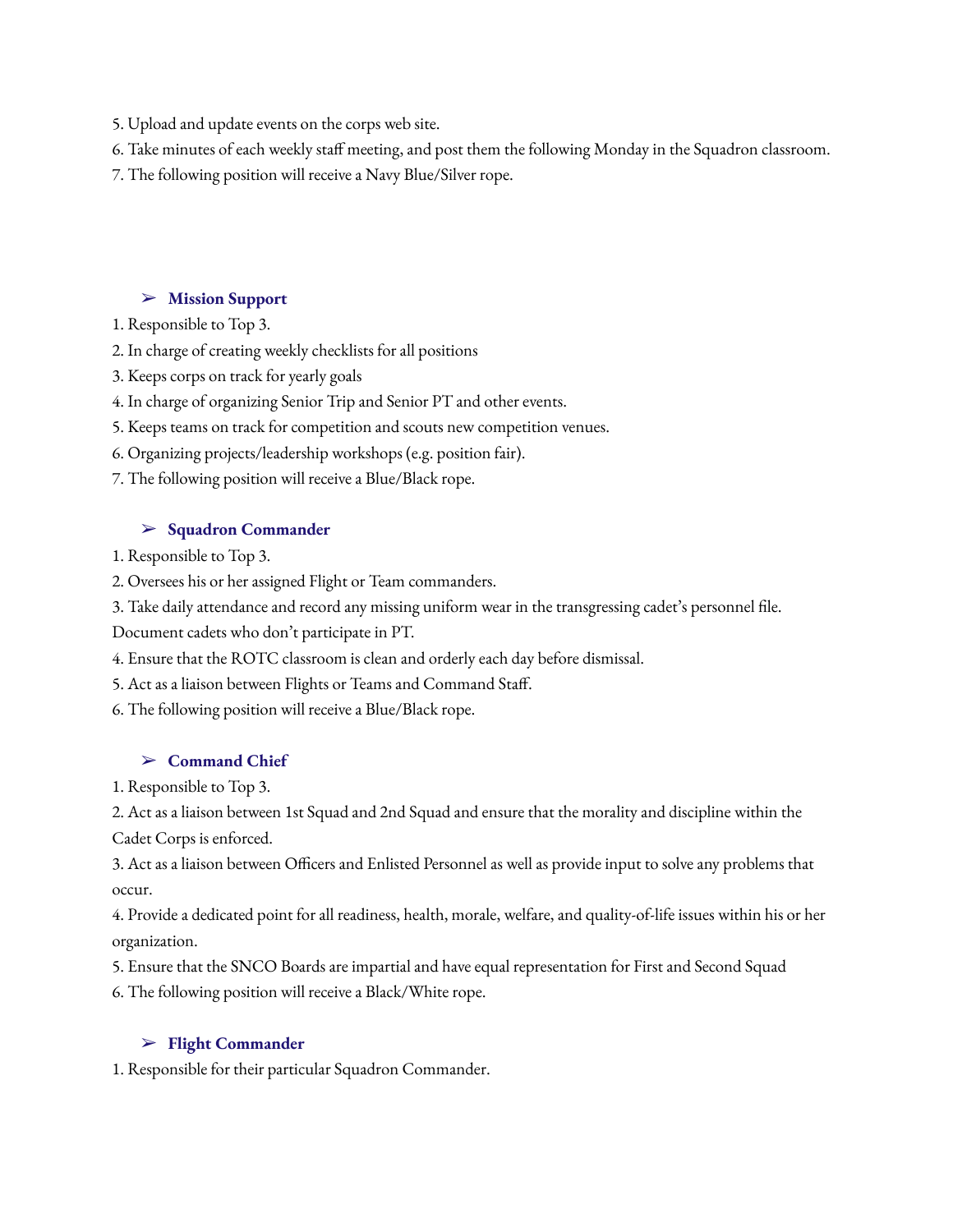2. Manage and conduct the training and activities of the Flight/Team in support of the Mission and Objectives of the Squadron.

3. Take daily attendance, and record each cadet's missing uniform wear in their personnel file. Document cadets who don't participate in PT.

4. Ensure that the JROTC classroom is clean and orderly each day before dismissal.

5. Ensure the proper recognition of members of their Flight by recommending promotion, commendations and merits, "outstanding" nominations, and enforcement of discipline (in and out of the classroom) as required. Assumes responsibility for the flight.

6. The following position will receive a Blue/White rope.

## ➢ **Flight NCOs**

1. Responsible to their assigned Flight Commander.

2. Assume command of the unit in the commander's absence.

3. Form the flight for inspection.

4. Assist in training unit members in such areas as Drill and Ceremonies, Customs and Courtesies, and wear of the uniform.

5. Flight NCOs are encouraged to provide the Flight Commanders with feedback used in preparing Quarterly Evaluations.

6. Responsible for their Flight's Cadet Personnel Files.

A. Issue Cadet Personnel Files

B. Alphabetizes Files

C. Returns Files to Personnel Cabinet

7. The following position will receive a Blue rope.

# **— TEAMS —**

## ➢ **Color Guard Team Commander**

1. Responsible for his/her 2nd Squadron Commander.

2. Manage and conduct the training and activities so that multiple Color Guard teams are available, and the Color Guard members are proficient in proper drill and ceremonies and flag etiquette.

3. Ensure proper recognition of the members by recommending promotion, commendations and merits, "outstanding" nominations, and enforcement of discipline (in and out of the classroom) as required.

4. Ultimately held responsible for the perfection of Color Guard presentations at community events and competitions.

5. Coordinate with the ASI on color guards as they come up throughout the year.

6. Assume the responsibility for all that occurs in the Team.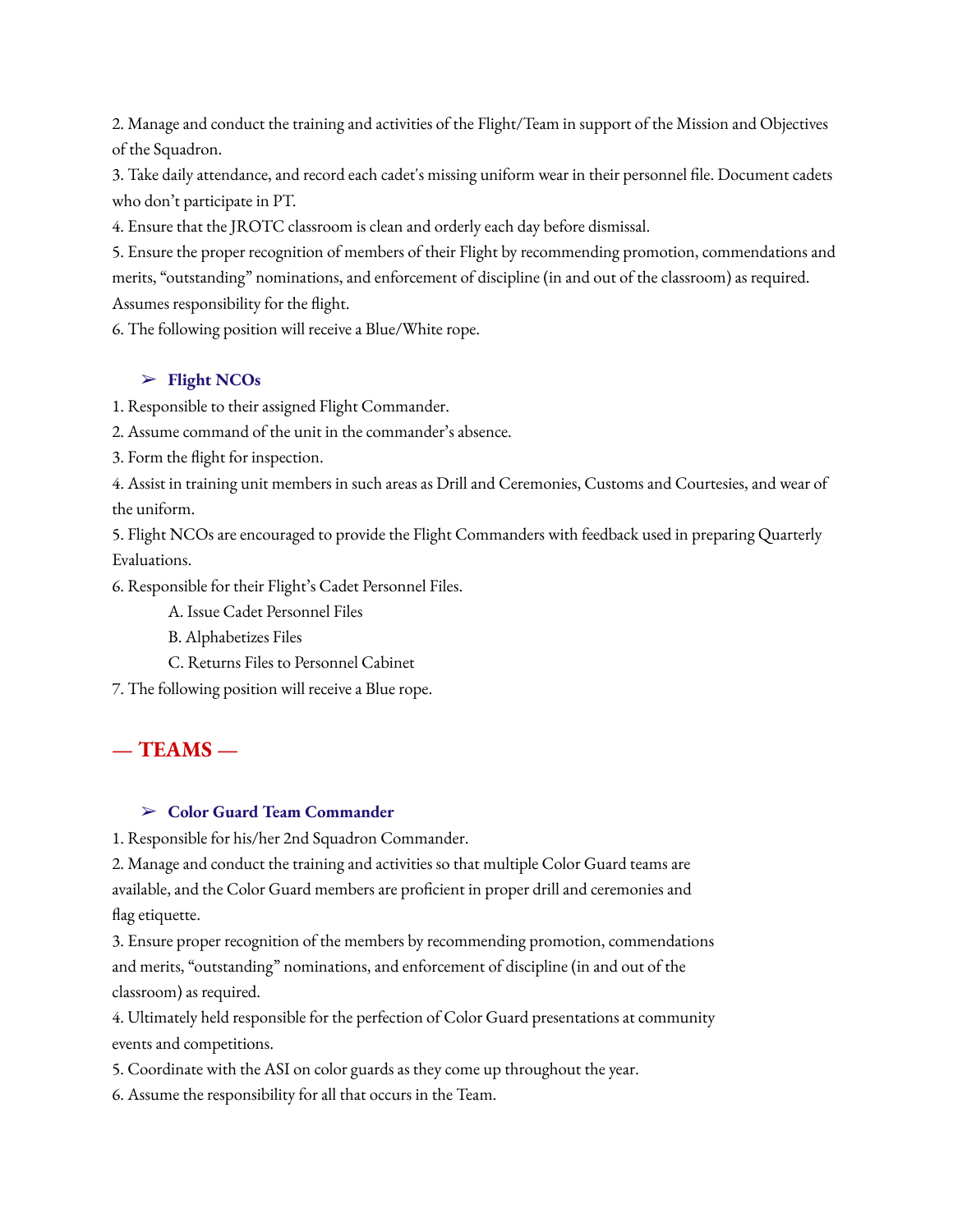- 7. Ensures school flags are properly displayed and secured at the end of the school-day.
- 8. Will provide DO with a practice schedule for the upcoming week at Staff Meeting.
- 9. The following position will receive a Blue/White rope.

#### ➢ **Rifle Team Commander**

1. Responsible for his/her 2nd Squadron Commander.

2. Manage and conduct training and activities of the Team in order to promote proper drill and ceremonies and care and responsibilities of the rifle.

3. Ensure proper recognition of the members by recommending promotion, commendations and merits, "outstanding" nominations, and enforcement of discipline (in and out of the classroom) as required.

4. Ultimately held responsible for perfection of at least a 10-man-woman drill routine to be used for competitions in which the rifles are to be used.

5. Assume the responsibility for all that occurs in their Team.

6. Will provide DO with a practice schedule for the upcoming week at Staff Meeting.

7. The following position will receive a Blue/White rope.

## ➢ **Sword Team Commander**

1. Responsible for his/her 2nd Squadron Commander.

2. Manage and conduct training and activities of the Team in ways of and care of the sword/saber.

3. Ensure proper recognition of the members by recommending promotion, commendations and merits, "outstanding" nominations, and enforcement of discipline (in and out of the classroom) as required.

4. Ultimately held responsible for perfection of at least a 10-man-woman drill routine to be used for competitions in which the swords are to be used.

5. Assume the responsibility for all that occurs in their Team.

6. Will provide DO with a practice schedule for the upcoming week at Staff Meeting.

7. The following position will receive a Blue/White rope.

## ➢ **Drill Team Commander**

1. Responsible for his/her 2nd Squadron Commander.

2. Manage and conduct the training and activities of the Team in order to promote proper drill and ceremonies of the JROTC.

3. Ensure proper recognition of the members of the team by recommending promotion, commendations and merits, "outstanding" nominations, and enforcement of discipline (in

and out of the classroom) as required.

4. Ultimately held responsible for perfection of at least a 10-man/-woman drill routine to be used for competitions.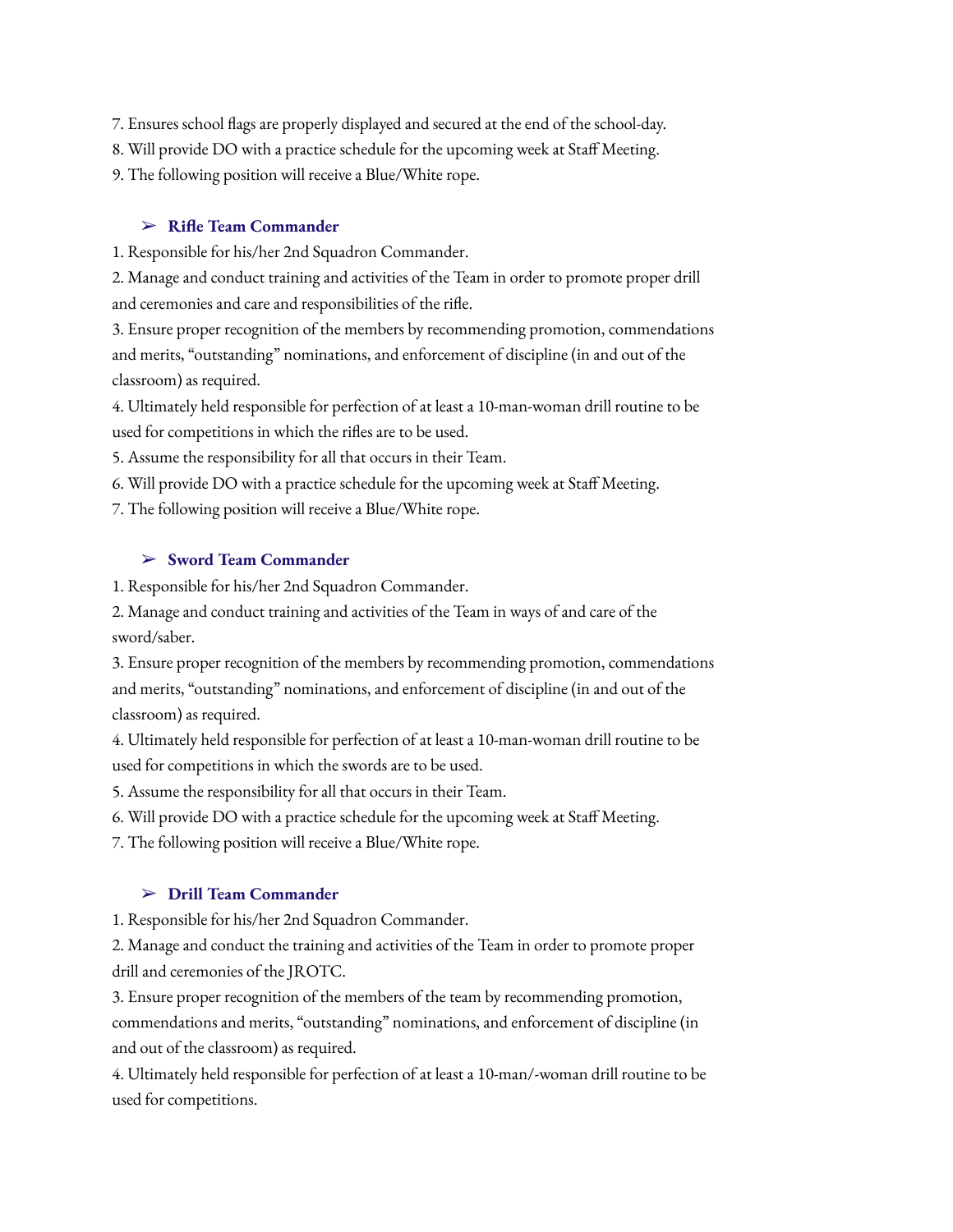5. Assume responsibility for all that occurs in their Team.

6. Will provide DO with a practice schedule for the upcoming week at Staff Meeting.

7. The following position will receive a Blue/White rope.

\*\*\*All special exhibition and development teams are subordinate to the 10-man teams, and will schedule their practice around the 10-man teams. 10-man teams have priority for all weapons.\*\*\*

## ➢ **Team NCOs**

- 1. Responsible to their assigned Team Commander.
- 2. Assume command of the unit in the commander's absence.
- 3. Form the team for inspection.

4. Assist in training unit members in such areas as Drill and Ceremonies, Customs and Courtesies, and wear of the uniform.

5. Team NCOs are encouraged to provide the Team Commanders with feedback used in preparing Quarterly Evaluations.

6. Responsible for their Team's Cadet Personnel Files.

A. Issue Cadet Personnel Files

B. Alphabetizes Files

- C. Returns Files to Personnel Cabinet
- 7. The following position will receive a Blue rope.

## ➢ **Golf Flight Commander**

- 1. Responsible to the Squadron Commanders.
- 2. Review grades and submit a list of those eligible for promotion.
- 3. Organize a comprehensive, active, accessible tutoring program for cadets.
- 4. Ensure that tutors are assigned in a timely manner.
- 5. Coordinate with other staff members.
- 6. Keep staff informed weekly about cadets' academic progress.
- 7. The following position will receive a Blue/White rope.

# **— OFFICERS —**

#### ➢ **PT Officer**

1. Responsible to the Director of Operations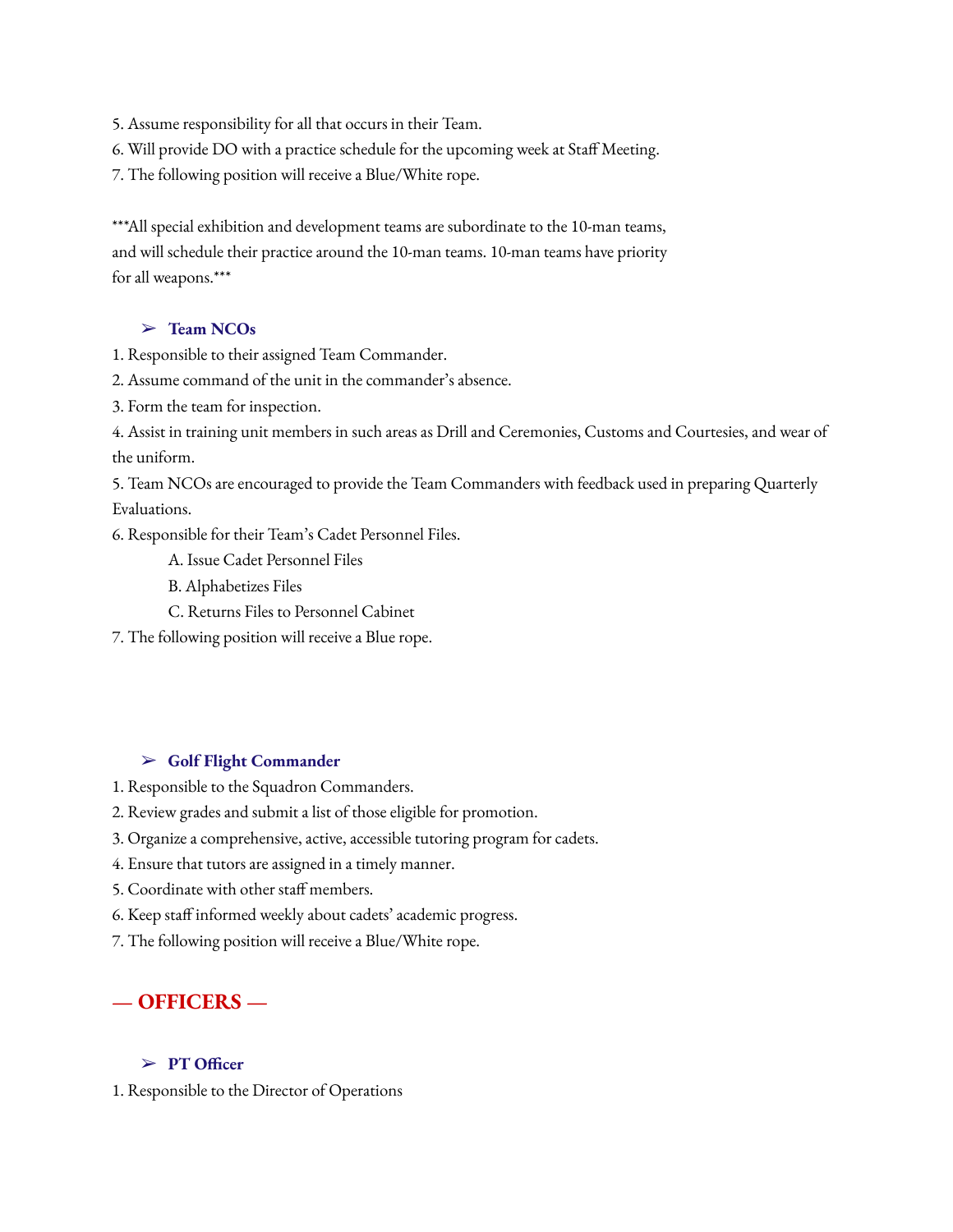- 2. Ensure that the Cadet Corps maintains a good physical well-being within regulation.
- 3. Ensure that PT Points and Grades are accurate for Promotion and Assessments.
- 4. Come up with a PT Plan with the other PT Officer that corresponds with both squadrons.
- 5. The following position will receive a Navy Blue/Red rope.

#### ➢ **Facilities Director**

- 1. Responsible to the Deputy Group Commander.
- 2. Responsible for the maintenance and upkeep of the AFJROTC classroom.
- 3. Ensure the following are complied with:
	- A. Responsible for preparing and maintaining the Officer of the Day program
	- B. Chair and desk configuration for the next school day and all chairs placed on top of desk with legs facing up
	- C. Classroom computers turned off at the end of the day
	- D. Flight classroom whiteboards cleaned
	- E. Refrigerator stocked with water
	- F. Water cooler bottles on cooler are filled
	- G. Spare water bottles are cleaned and filled
	- H. Trash removed from all offices and classrooms
	- I. All textbooks removed from desks
	- J. All trash around and outside the classroom picked up
	- K. All blinds closed and shut
	- L. Ensure that there are no backpacks or AFJROTC clothing left outside of the classroom
	- M. Ensure that the outside of the classroom is cleaned at least once a week (windows, window frames,
	- doors, and handicap ramp)
	- N. Responsible for setting up classroom for staff meeting every Friday
	- O. Will ensure that the classroom is cleaned each day
- 4. The following position will receive a Navy Blue/Red rope.

#### ➢ **Personnel Officer**

- 1. Responsible to the Deputy Group Commander.
- 2. Maintain the individual personnel records on all cadets enrolled in the Group.
- 3. Ensure that personnel records on cadets no longer in the corps are properly stored.
- 4. Serve on boards as required. Provide the boards with personnel information pertaining to the individual(s)
- under review/consideration to assist the board in accomplishing their duties.
- 5. Ensure the Physical and Online Rank board is updated and accurate and update WINGS
- 6. File paperwork in a timely manner.
- 7. Maintain proper stock/regulation of personnel paperwork.
- 8. The following position will receive a Navy Blue/Red rope.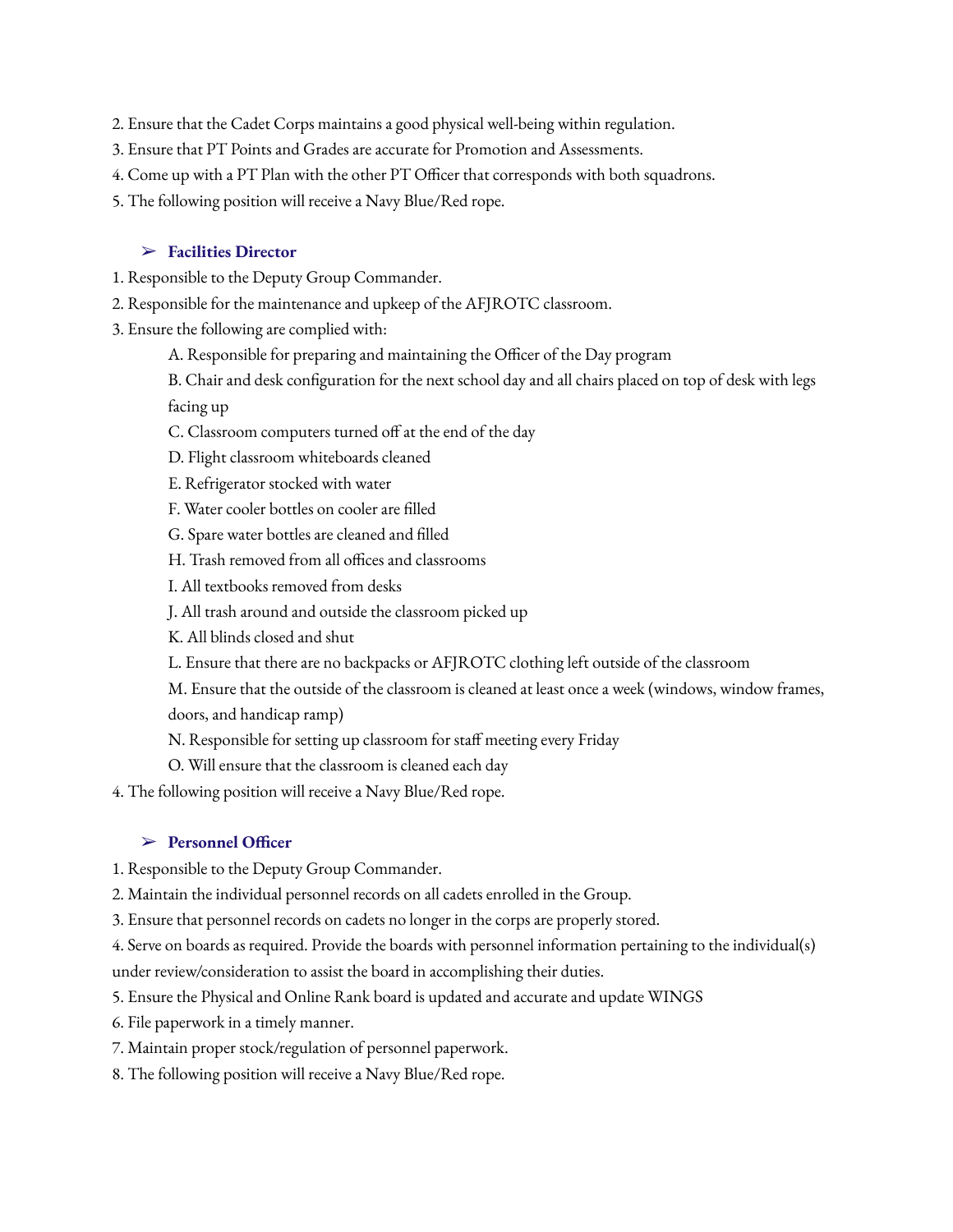## ➢ **Technologies Officer**

- 1. Responsible to the Deputy Group Commander.
- 2. Responsible for the maintenance of the corps website functionality as well as other technology problems.
- 3. Updates website moderators and posted events.
- 4. The following position will receive a Navy Blue/Red rope.

## ➢ **Finance Officer**

- 1. Responsible to the Deputy Group Commander.
- 2. Monitors cash control procedures, completion of purchase orders.
- 3. Maintains financial records and reports.
- 4. Complete all paperwork in conjunction with SASI or ASI.
- 5. The following position will receive a Navy Blue/Red rope.

## ➢ **Group Historian**

- 1. Responsible to the Deputy Group Commander.
- 2. Coordinate with cadet staff to maintain and compile pictures and video of Group activities.
- 3. Attend or ensure representation at all Group events.
- 4. Organize and maintain an up-to-date scrapbook/board of corps activities.
- 5. The following position will receive a Navy Blue/Red rope.

## ➢ **Public Affairs Officer**

1. Responsible to the Deputy Group Commander

2. Ensure that they are daily posts on SNS and that the media of the corps is controlled to present the corps in a favorable image.

- 3. Organize and maintain an up-to-date drive of the corps events and news.
- 4. Write articles of notable achievements or cadets and report it to the local news station(s).
- 5. The following position will receive a Navy Blue/Red rope.

#### ➢ **Logistics Officer**

1. Responsible to the Aerospace Science Instructor and the Director of Operations.

2. Ensure that all logistics supplies are available and in order, within funding limitations, to accomplish the Group Mission.

3. In coordination with the ASI:

A. In coordination with the appropriate staff agencies, ensure adequate stock and proper ordering of supplies and non-Air Force items such as special equipment for teams, etc.

B. Ensure that special logistics are available for completion of special projects such as car washes, Military Ball, Dining Out, etc.

C. Responsible for issuing and collecting equipment needed for teams.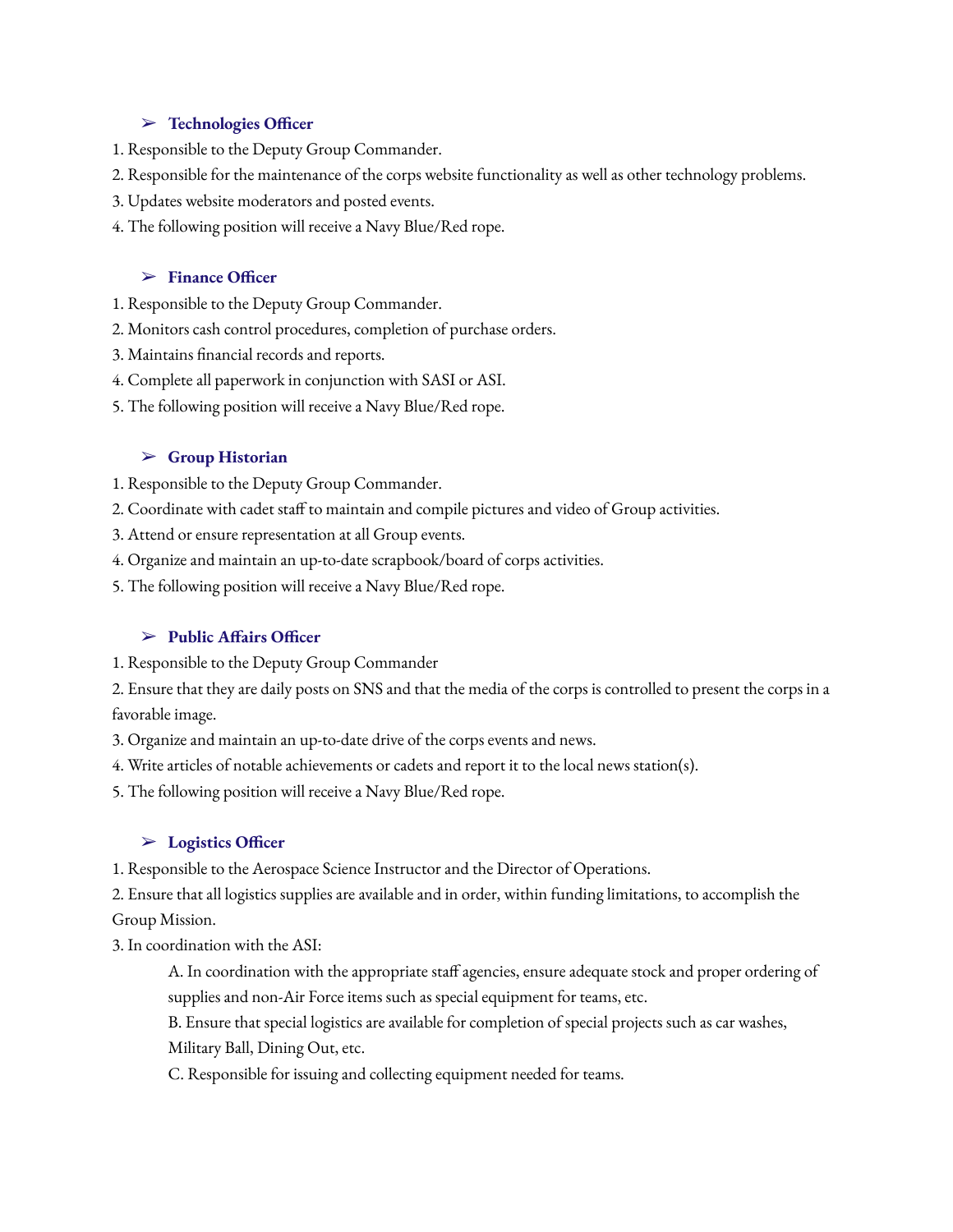D. Responsible for the remote Logistics Storage and Supply rooms. Ensure that all cadets sign in and out of either room and state their purpose to promote security and accountability.

- 4. Organize and maintain an accurate and detailed continuity binder of daily activities and protocol for
- recurrent tasks as the Logistics Officer. Update WINGS as well.
- 5. Responsible for cleanup of all logistics areas.

6. The following position will receive a Navy Blue/Red rope.

## ➢ **Group Armorer**

1. Responsible to the Director of Operations.

2. Responsible for the maintenance and upkeep of the corps weapons. No solvents or cleaners will be used to clean weapons inside the classroom, or in a closed area.

3. Weapons will not be repaired on classroom furniture. All tools, weapons, parts, and supplies will be cleaned daily and put away.

4. In coordination with the ASI and appropriate staff agencies, ensure adequate stock and proper ordering of supplies needed to keep the corps equipment in working order.

5. Create an organized system that allows cadets to use corps equipment.

6. Armorer will ensure that cadets use the daily sign out sheets for corps weapons.

7. Armorer is responsible for the accurate accountability of the take home rifles.

8. Ensure that competition equipment is cleaned and ready to be packed on Thursday prior to the competition.

9. The following position will receive a Navy Blue/Red rope.

# ➢ **Model Rocketry Commander**

1. Responsible to the Director of Operations.

2. Teaches model rocket mechanics in weekly lessons.

3. Schedules meetings to assemble model rockets.

4. Obtains materials and permits for rocket assembly and flight.

5. The following position will receive a Navy Blue/Red rope.

## ➢ **Communications Officer**

1. Responsible for the Director of Operations.

- 2. Responsible for the maintenance of radio equipment.
- 3. Distributes, collects, and handles radios during events.
- 4. The following position will receive a Navy Blue/Red rope.

# ➢ **Drones Officer**

- 1. Responsible for the Director of Operations.
- 2. Responsible for the maintenance of corps drones, related tools, and materials.
- 3. The following position will receive a Navy Blue/Red rope.